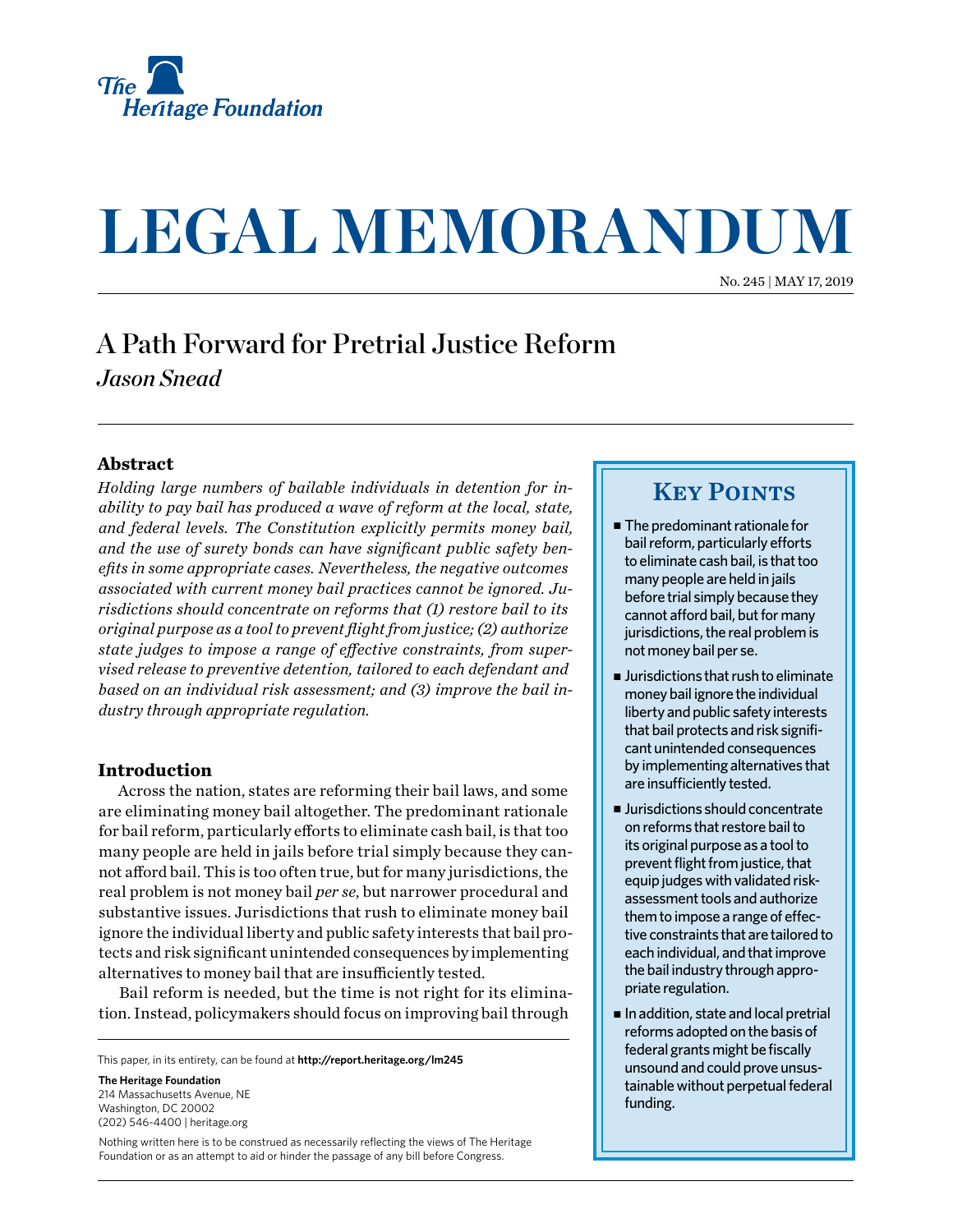reforms that are local, are narrow, and strike a better balance between liberty and public safety. Advances in technology and data analytics hold great promise in assessing individual risk and providing a broader range of tools for ensuring appearance at trial. Fortunately, some states are experimenting with reform measures to allow judges to make more individualized decisions about what to do with defendants before trial, with the goal of reducing pretrial detention populations while improving public safety.

While several of these reforms are promising, future reforms would benefit from a renewed focus on three things.

- $\blacksquare$  Bail should be restored to its original purpose as a tool to prevent flight from justice, not as a means to protect public safety. Using bail for public safety purposes is demonstrably ineffective, as evidenced by the many poor, low-risk defendants who are detained while higher-risk defendants with access to more money are released.
- State legislatures should ensure that state judges have at their disposal and are free to impose a range of effective constraints, from supervised release to preventive detention, tailored to each individual defendant's likelihood to commit a crime or fail to appear for court without conflating those two problems.
- The commercial bail industry itself should be improved through private or public regulation of bail agents and bounty hunters.

Ultimately, any bail reform should be evaluated based on improvements in public safety without compromising due process protections for defendants.

#### **The Purpose of Cash Bail**

The purpose of bail is to aid in resolving a tension that exists in the pretrial period between the generally accepted legal norm favoring individual liberty and the state's interests in ensuring that defendants appear at trial and do not pose a danger to public safety if they are released beforehand.<sup>1</sup> Bail accomplishes these goals by giving courts a tool they can use to anchor a defendant to the community by means of a bail payment: typically, a deposit that secures a defendant's release, which he forfeits if he fails to appear in court.

In theory, how large a deposit is required varies from one defendant to the next, and bail is calculated on an individual basis following a personalized assessment of the defendant's flight risk.<sup>2</sup> In reality, courts often rely on bail schedules that set uniform bail amounts for different categories of offenses based on their real or perceived degree of dangerousness to society. As a result, bail is often untethered from its original purpose and is neither individualized nor affordable.

Given its original purpose, it makes sense that the Eighth Amendment prohibits bail that is "excessive" but does not automatically prohibit bail that is unaffordable.3 As the Supreme Court of the United States has observed, "when the Government has admitted that its only interest is in preventing flight, bail must be set by a court at a sum designed to ensure that goal, and no more."4 If a court believes that setting bail below a certain amount would not satisfactorily ensure a defendant's appearance, bail may be higher than what the defendant, his family, and friends can afford to pay. This can and often does result in the defendants being held before trial. Other defendants are judged to be too great a flight risk or too great a danger to public safety to be released under any conditions. In such cases, the Supreme Court has stated that the government may also detain defendants before trial who pose a serious risk of flight<sup>5</sup> or danger to the public.<sup>6</sup>

Money bail has been in common use since the Colonial Era,7 but it is far from the only tool at a judge's disposal. Courts have a range of options available to them, from release on personal recognizance, which merely involves a promise to appear, to detaining a defendant in what is known as preventive detention if it is determined that no conditions of release can satisfactorily ensure the defendant's appearance or the protection of the community.

Although courts generally seek to determine the least restrictive conditions that will satisfy those goals, research indicates that in appropriate cases, financial incentives are more effective than unsecured release (release on recognizance) at ensuring appearance and dissuading flight.8 The effect can be stark. One 2004 study found that felony defendants were "28 percent[] less likely to fail to appear when released on surety bond than when released on their own recognizance" and that cash bonds were similarly, though slightly less, effective.<sup>9</sup> The same study concluded that fugitive rates were also dramatically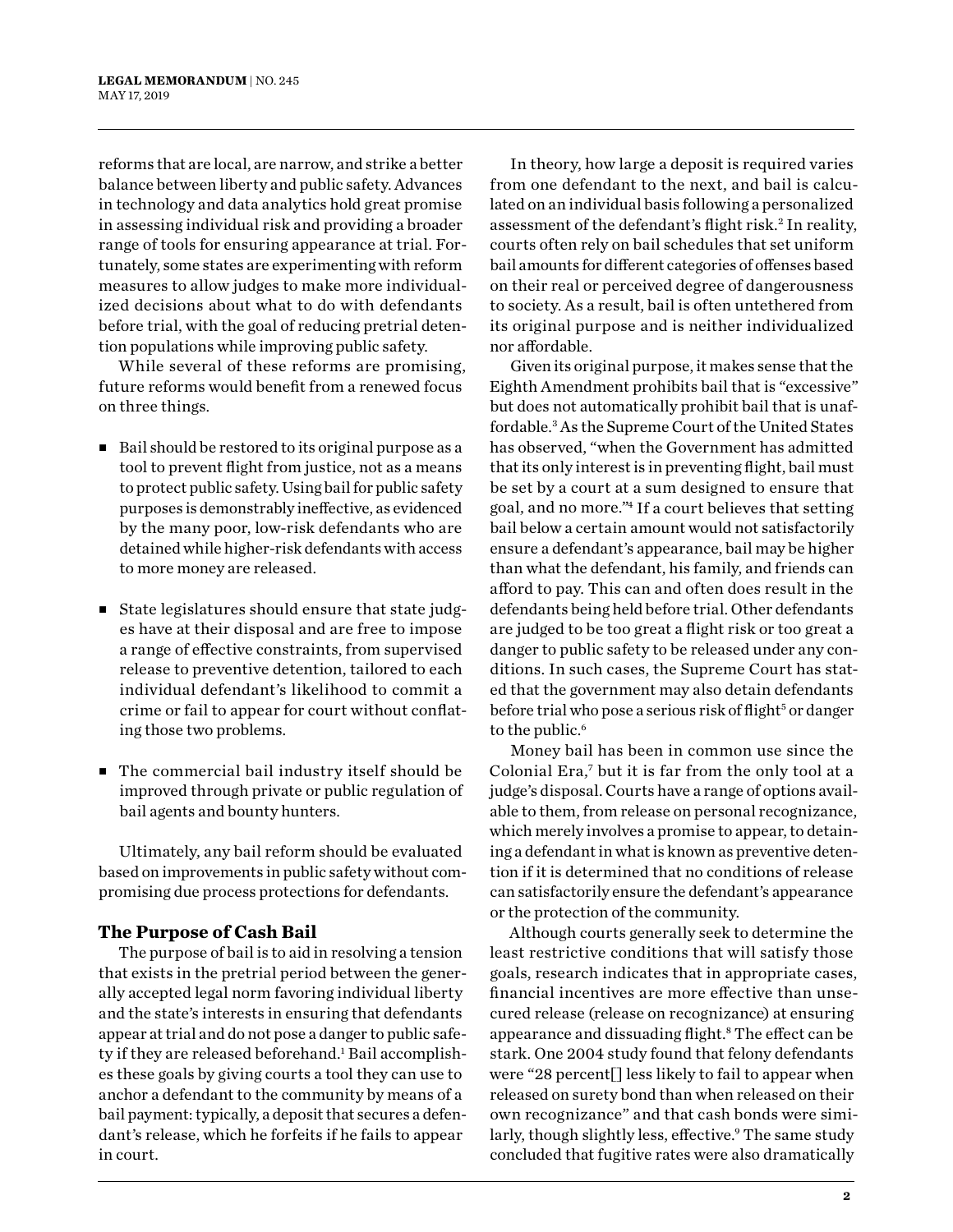lower for defendants under surety release: "53, 47, and 64 percent lower than the fugitive rates under own recognizance, deposit bond, and cash bond, respectively."10 The authors concluded that there is "strong evidence that bounty hunters are highly effective at recapturing defendants who attempt to flee justice—considerably more so than the public police."11

It is doubtful that police can fulfill that mission effectively—or that they should be expected to do so. This is no slight against police officers; rather, it simply recognizes the diverse and growing responsibilities that society has imposed on our law enforcement agencies, which are often budget-strapped and stretched thin.12 Thus, at least with regard to fugitives who skip bail, "[b]ounty hunters, not public police, appear to be the true long arms of the law."13

Bail agents operate differently from law enforcement officers. Because these agents are private citizens who have contractual relationships with defendants, they face fewer legal obstructions than sworn law enforcement officials face in apprehending defendants who flee.14 They have broad discretion, informed by experience and knowledge of a defendant's circumstances, to determine who is a flight risk. Should one of their charges escape or fail to appear, the bondsman is liable for the full sum of the defendant's bail, which provides a strong incentive for bondsmen to engage with defendants to ensure their appearance and recapture them if they flee.

Of course, the effectiveness of that incentive depends on there being a credible risk of forfeiture if a defendant does indeed fail to appear. However, bail bondsmen are often largely immunized against the risk of financial loss when one of their charges fails to appear. The contracts that defendants sign often include clauses stipulating that they or their family members are liable for the full cost of the bond, thereby shielding the bondsmen from financial risk.15 Also, many jurisdictions offer lengthy "grace periods" during which bail agents may pursue and recapture fleeing defendants without facing the prospect of paying the full cost of the bond.16

These factors, combined with the infrequency of bail bond forfeitures, "create a weak economic incentive for commercial sureties to ensure that defendants, for whom they are responsible, attend court" and reduce the impetus for prompt pursuit by bondsmen.17 When jurisdictions attenuate the incentives acting on the bail industry, they risk degrading the effectiveness of commercial sureties by reducing the

motivation to exercise discretion and diligence in selecting defendants and working to ensure appearance even as bondsmen continue to collect steep fees for their services.

Bail agents can perform a valuable service, but they are far from perfect. Several high-profile incidents of bail agents exercising poor judgement, sometimes with lethal consequences, have occurred in recent years. In Clarkesville, Tennessee, for example, seven bounty hunters and bondsmen engaged in a sevenmile car chase, shooting at and ramming a vehicle that they believed contained a wanted fugitive. It did not, and the shootout ended in the wounding of the driver and the death of his passenger. All seven bounty hunters were indicted on felony murder charges.18

Those few but sensational stories help to drive calls to eliminate commercial bondsmen altogether. While such incidents cannot be ignored, neither should the unquestionable practical benefits that bail agents provide be ignored. Consequently, policymakers should not be quick to eliminate what can be a highly effective instrument of the criminal justice system, especially if suitable, effective alternatives have not been identified and validated.

#### **Criticisms of the Cash Bail Status Quo**

Much of the current debate about bail reform has focused on the detention of purportedly low-risk, nonviolent, indigent individuals. This has led some to characterize the pretrial justice system as discriminatory, amounting to unconstitutional wealth-based detention. Some have even challenged the constitutionality of cash bail.<sup>19</sup>

Those arguments go too far.<sup>20</sup> The Constitution unarguably permits the use of cash bail, including the setting of bail that is unaffordable for the defendant. That does not, however, insulate money bail from narrower criticisms that particular bail practices may run afoul of state and federal constitutional provisions;21 that its increasing use has led to a dramatic rise in the pretrial detention of low-risk defendants and imposed significant burdens on the public treasury; and that the combination of risk assessment tools, various conditions of release, and low-cost automated reminders of court dates may well do the job of money bail, ensuring appearance at trial without negatively affecting public safety or unnecessarily detaining individuals.

**Bail and Jail.** Evidence bears out that over the past three decades, courts have shifted away from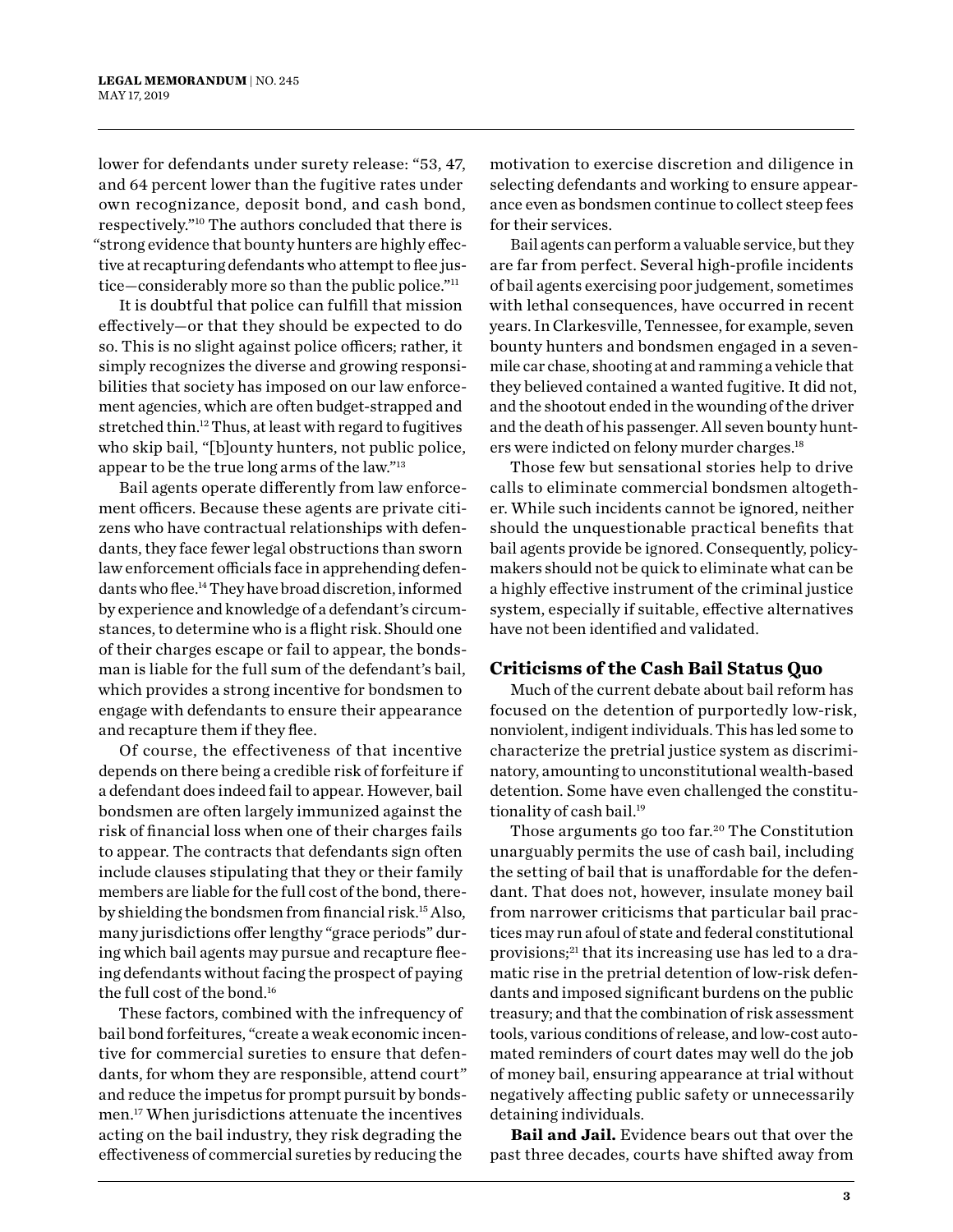nonfinancial conditions of release and toward the use of cash bail. Between 1990 and 1994, according to the Bureau of Justice Statistics (BJS), release on recognizance accounted for 41 percent of releases, and surety bonds accounted for 24 percent. By 2004, these figures had essentially reversed, with surety bonds accounting for 42 percent of releases and personal recognizance falling to 23 percent.<sup>22</sup> Overall, "[b]eginning in 1998, financial pretrial releases, requiring the posting of bail, were more prevalent than non-financial releases."23 By 2009, "the percentage of pretrial releases involving financial conditions [had risen] from 37% [in 1990] to 61%. Nearly all of this was due to a rise in the use of surety bonds."24 By 2009, surety bonds accounted for 49 percent of all releases.<sup>25</sup>

The increased use of cash bail has been a direct and significant driver of the growth in jail populations.26 In 2016, according to the BJS, U.S. jails housed a daily average of 731,300 inmates, down considerably from a high reached in 2008.<sup>27</sup> Nevertheless, pretrial detention has continued to grow. In 2000, 56 percent of jail prisoners were unconvicted; by 2016, that figure had grown to 65.1 percent. Over that time period, the number of individuals held before trial increased by nearly 40 percent.<sup>28</sup> In all, "95% of the growth in the overall jail inmate population" between 2000 and 2014 was "due to the increase in the unconvicted population."29

Similar trends are evident in federal pretrial detention as well.<sup>30</sup> In fact, excluding immigrationrelated offenses, more than half of all federal defendants are detained awaiting trial. Pretrial detention is fast becoming "not the exception but the rule."31

It would be reasonable to conclude that this increase in the pretrial population may be unavoidable if that population is composed predominantly of individuals who are denied bail because of their dangerousness or significant flight risk. The data, however, do not bear out that conclusion. Defendants denied bail and held in preventive detention appear to make up only a small portion of the pretrial population, representing only one in six pretrial detainees and only 6 percent of all felony defendants in the nation's 75 largest counties.32 The vast majority of defendants jailed until trial are held on bail, eligible for pretrial release but unable to meet the required financial conditions.<sup>33</sup>

**High Costs of Pretrial Detention for Inability to Pay High Bail.** There are good reasons to be concerned about the status quo. Jailing an individual, for example, is an expensive proposition. According

to one study, "In fiscal terms, the total annual cost of pretrial jail beds is estimated to be \$14 billion, or 17% of total spending on corrections."34 And these costs are growing at a substantial rate. Between 2000 and 2012, county correctional costs, which account for most of the nation's jails, increased by 74 percent.35

This represents a substantial burden on the public treasury—a burden that is not entirely justified. Certainly, some individuals will have to be held in preventive detention in order to protect public safety, prevent obstruction of justice, and ensure appearance at trial. As noted, however, the vast majority of pretrial detainees have been judged sufficiently low-risk to merit conditional release.<sup>36</sup> The failure to identify a satisfactory alternative to cash bail in instances where defendants cannot meet its conditions has produced a large and growing cohort of low-risk individuals who are held in detention at tremendous cost.

This includes heavy costs and burdens on defendants. Chiefly, defendants held in preventive detention can lose custody of their children and be unable to care for them and other dependents. They will be unable to show up for work and may lose their jobs, or find it harder to obtain a job later, as well as the ability to pay their rent or mortgage and provide for their families.37 The desire to avoid these potentially ruinous social disruptions may prompt some defendants to plead guilty. Detention may also inhibit a defendant's ability to build an effective case in his own defense.38 Moreover, those who do not plead guilty face potentially lengthy periods of detention. Kalief Browder, for example, awaited trial in Rikers Island for nearly three years, two of which he spent in solitary confinement. Browder was charged with the theft of \$700 but could not afford the \$900 bail bond fee. He later committed suicide.39

In setting conditions of release, some courts have failed to assess properly the level of risk that may be posed by individual defendants. The resulting high costs to society go beyond the merely financial. Significant numbers of defendants who are released on bail before trial are rearrested or miss their court date: in 2009, 16 percent and 17 percent, respectively.<sup>40</sup> That taxes victims, courts, police, bondsmen, and the communities that must suffer the presence of persons who are dangerous and desperate to escape justice. Examples abound of dangerous individuals who are released on bail and go on to commit other offenses.<sup>41</sup> To cite just two examples: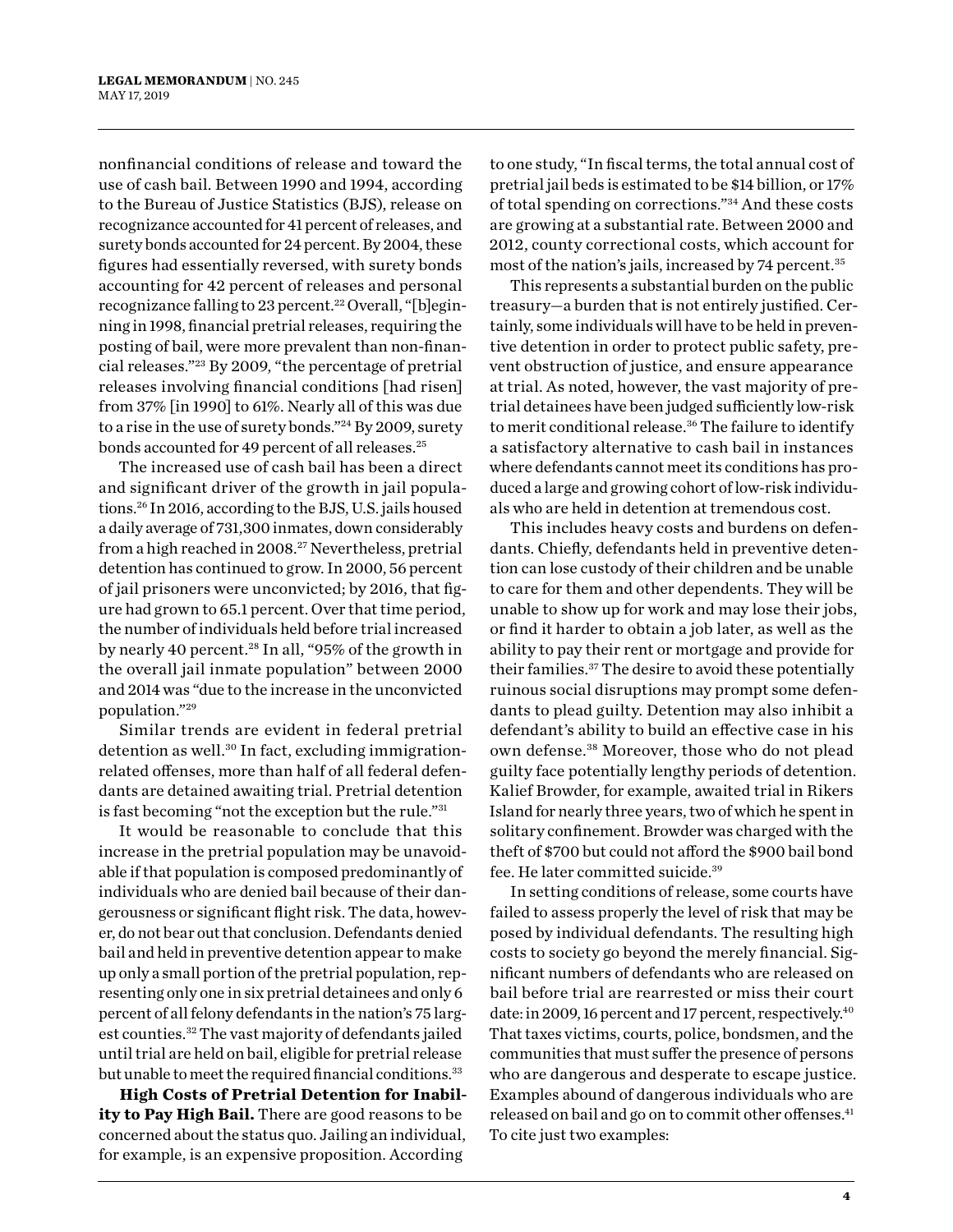- In 2016, Chicagoan Michael Smith was gunned down in front of his three-year-old son after agreeing to testify against gang member and drug dealer Comfort Robinson. After Smith took the stand, Robinson—who, despite his lengthy rap sheet, had been released after a cousin posted \$20,000 requested a jury trial in order to delay the proceeding. Within an hour, Robinson had orchestrated Smith's brutal murder.<sup>42</sup>
- <sup>n</sup> In California, a jury convicted Jose Luis Nuñez Torres of murdering Leticia Arroyo, from whom Torres intended to buy methamphetamine. At the time, Torres was out on bail after being arrested for leading officers on a car chase in a stolen vehicle and then failing to appear in court.<sup>43</sup>

In his 2017 State of the Judiciary address, Texas Supreme Court Chief Justice Nathan Hecht colorfully described the apparent incongruity between the purpose of bail and its practical effect:

A middle-aged woman arrested for shoplifting \$105 worth of clothing for her grandchildren sat in jail almost two months because bail was set at \$150,000—far more than all her worldly goods. Was she a threat to society? No. A flight risk? No. Cost to taxpayers? \$3,300. Benefit: we punished grandma. Was it worth it? No. And to add to the nonsense, Texas law limits judges' power to detain high-risk defendants. High-risk defendants, a threat to society, are freed; low-risk defendants sit in jail, a burden on taxpayers. This makes no sense.<sup>44</sup>

**Bail Schedules.**As noted, defendants are entitled to an individualized inquiry to assess their dangerousness to the community, risk of flight, or likelihood of failing to appear for some other reason, but that is not always the case. Courts are routinely inundated with bail hearings that require rapid decision-making. These hearings often suffer from a dearth of relevant information such as a defendant's financial means or the particulars of his crime.<sup>45</sup> Courts are also typically guided by bail schedules that prescribe the amount of bail a defendant receives based not on individual determinations of risk and related factors, but rather on the charged offense.46

Money bail decisions can have little to do with the individual defendant. When a defendant's bail is being set according to a schedule, the principal factor in the inquiry is the severity of that offense, which courts appear prone to treat as a proxy for dangerousness and risk of flight.<sup>47</sup> The evidence suggests that this is a dubious proposition. Clearly, severity of the alleged defense should be treated as one of several factors to be considered in determining what conditions of pretrial supervision are appropriate for each defendant.<sup>48</sup> Severity of the alleged crime by itself should not, however, be determinative of a defendant's bail amount. When it is, bail permits high-risk defendants with financial means to secure release while poor, low-risk defendants are detained. When this happens, bail is not doing what it was designed to do.<sup>49</sup>

#### **Bail Reform**

Many states are trying to address the foregoing serious problems through bail reform. They rightfully seek to reduce the costs of pretrial detention and provide judges with more information that will help them to determine accurately whether a defendant poses a serious risk of flight or constitutes a danger to the community. States are looking increasingly to validated risk-assessment tools to accomplish that task.50 Validated risk-assessment tools can shift the bail-setting paradigm away from reliance on bail schedules based on the severity of the alleged crime and toward a more comprehensive, individualized assessment of holistic risk.

Risk-assessment instruments are tools designed to allow for objective determinations of flight risk or dangerousness using algorithms and statistical analysis.51 They range from relatively simple actuarial instruments—essentially checklists—to more sophisticated tools that leverage advances in machine learning and artificial intelligence to improve accuracy and reliability.52

Several discrete risk-assessment tools have risen to prominence in the pretrial context, each considering various factors such as the nature of the charges against a defendant; the defendant's criminal, employment, and substance abuse history; the defendant's age and sex; any prior failure to appear for a court proceeding; and other risk factors that are related to arrest and incidents of failure to appear.53 Risk-assessment tools can assign weighted numerical values to each risk factor and generate separate flight and dangerousness scores for each defendant.<sup>54</sup> In theory, validated risk assessments allow courts to categorize each defendant efficiently as a low, medium, or high risk for both possibilities.55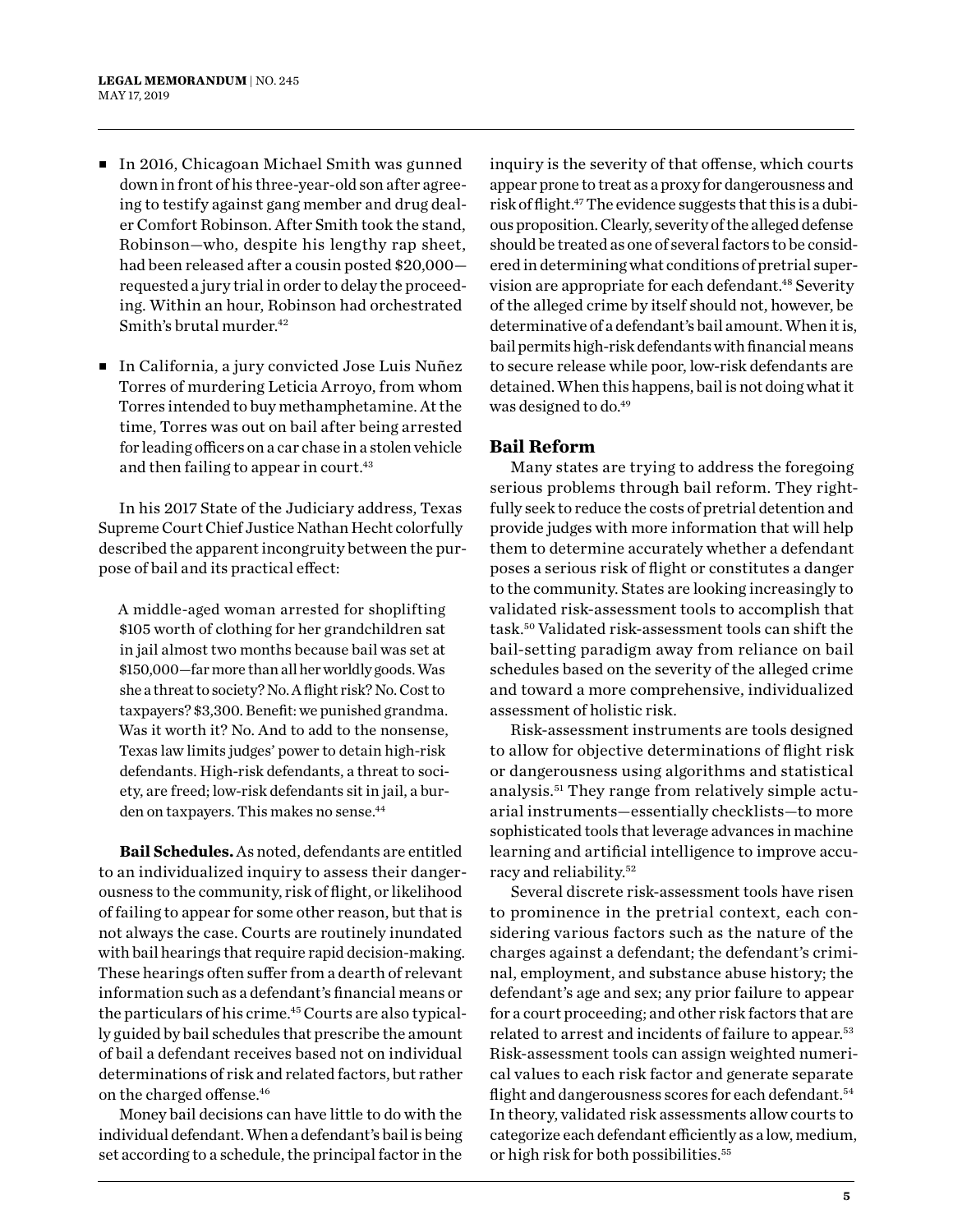Accurate risk assessment can improve outcomes for the pretrial system by enabling courts to tailor release conditions more readily to fit defendants with particular risk profiles.

- For low-risk defendants, release on recognizance is unlikely to compromise public safety, and even for those defendants in this category who may be prone to missing court, simple court-date reminders may be better than money bail as a means of assuring appearance. Research indicates that "court notifications, in particular, can greatly increase appearance rates. Phone-call reminders can increase appearance rates by as much as 42%, and mail reminders can increase appearance rates by as much as 33%."56 Some jurisdictions are experimenting with automated notification systems, with promising initial results.57
- Moderate-risk defendants merit additional conditions, and risk assessment can help courts to select the set of conditions most likely to produce optimal outcomes from a range of options that include supervision by pretrial services officers to GPS location monitoring, drug testing, and (for certain defendants) money bail.58 Pretrial monitoring and supervision undoubtedly impose fiscal and personnel costs, but these costs can be substantially lower than the costs associated with pretrial detention.59
- $\blacksquare$  Finally, risk assessment helps to narrow the range of those who face pretrial detention to the highestrisk defendants, mitigating many of the issues outlined above.

So far, most if not all states that have enacted bail reform in recent years have relied heavily on riskassessment tools to ensure that the system is holding and releasing the right defendants, but not without some controversy. One of the most contentious issues involves accusations that the use of algorithmic risk assessment produces racially disparate results.<sup>60</sup> Some advocates of reform are also concerned that it will lead to more pretrial detention. Megan Stevenson, a law professor at George Mason University's Antonin Scalia Law School, studied the available data in Kentucky, an early adopter of pretrial risk-assessment tools, and concluded that they have "led to neither the dramatic efficiency gains predicted by risk assessment's champions, nor the increase in racial

disparities predicted by its critics."61 Instead, "virtually nothing is known about how the implementation of risk assessment affects key outcomes: incarceration rates, crime, misconduct, or racial disparities."62 Stevenson also concludes that more empirical research is necessary to determine "whether outcomes are improved by incorporating algorithmic risk assessment into the decision-making framework."63

Nevertheless, state reforms have generated important lessons for policymakers.

#### **Lessons Learned from State-Level Bail Reform**

**Kentucky.** Kentucky prohibited the for-profit bail industry and incorporated risk-assessment tools into its pretrial decision-making framework in 1976. It has achieved inspiring results: 70 percent of defendants are released before trial, 92 percent of them do not reoffend, and 90 percent appear for all court dates.<sup>64</sup> Kentucky has learned that some factors once considered relevant to defendants' pretrial behavior—including marital status, having a telephone, and even drug use—"did not turn out to be particularly predictive" of arrests or failure to appear.<sup>65</sup> Those findings contribute to refinements in risk assessment and possibly better outcomes for both defendants and the public.

In 2011, Kentucky enacted bail reforms that instructed courts to release low-risk and moderaterisk defendants on their own recognizance or an unsecured bond and to impose additional constraints on moderate-risk defendants, such as GPS monitoring or increased supervision.<sup>66</sup> Kentucky's reforms provided that when a court does set bail, it must follow statutorily prescribed considerations, including "the financial ability of the defendant" to pay, his criminal history, whether the bail amount would be "oppressive," and "the nature of the offense charged."67 When a court determines that a defendant presents a flight risk or is a danger to others, it must deny his release and record its reasons for doing so in a written order.<sup>68</sup> Typically, the reason is simply "'flight risk' or 'danger.'"69

Kentucky's courts are finding that risk-assessment tools, while imperfect, are valuable for making those determinations.70 According to Circuit Court Judge William Clouse, "You're not going to find a judge in this country that would get it right every time. Hindsight is 20/20. That doesn't mean we don't want to get it right or aren't making every effort to get it right."71

**Maryland.** Maryland's 2017 bail reforms provide further evidence of the truth of Judge Clouse's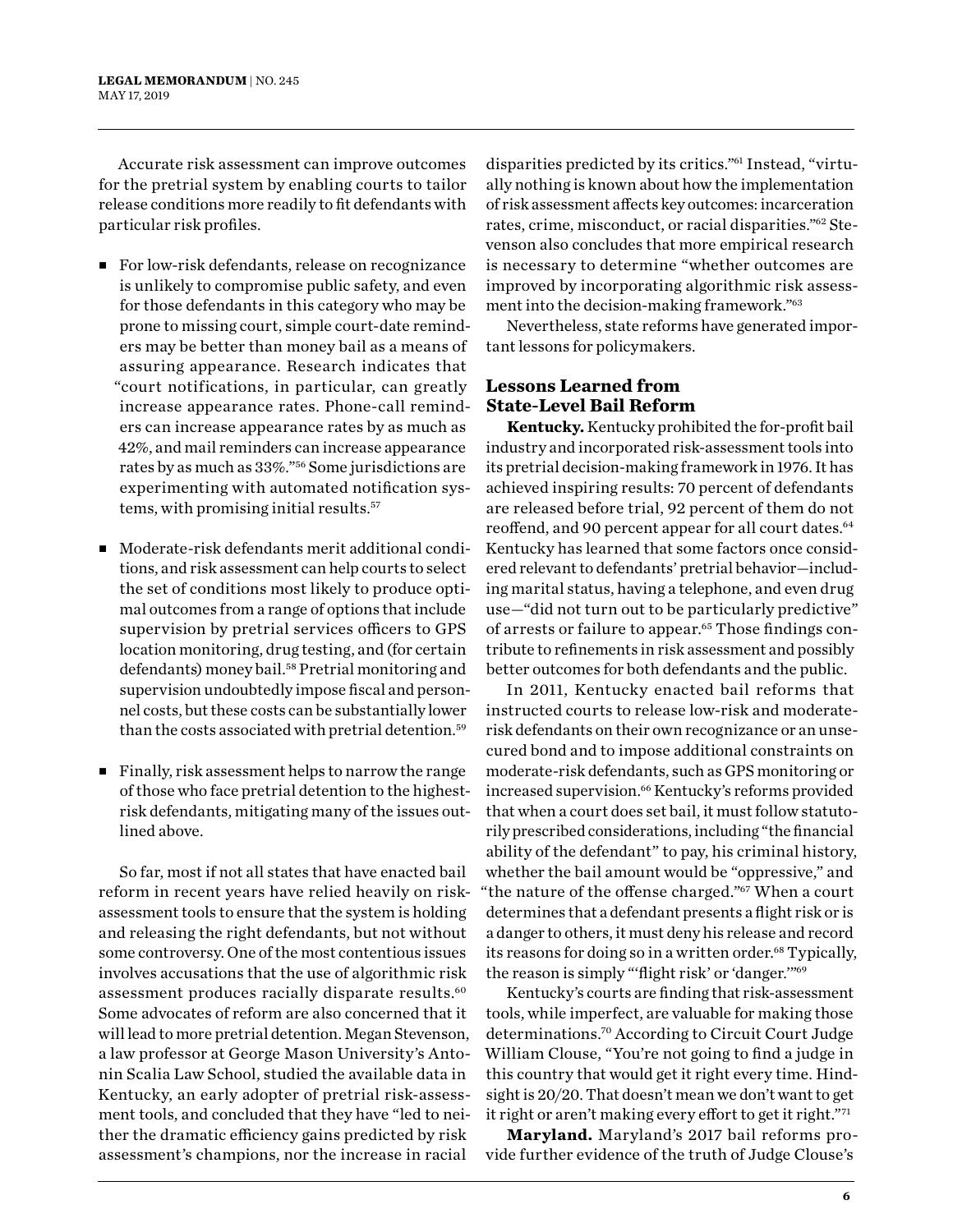observation, but they also provide a cautionary tale against hasty overhauls of state bail rules.72 After Maryland Attorney General Brian Frosh published misguided criticism of the state's bail system,73 the Maryland Court of Appeals voted unanimously to adopt bail reform proposals developed by the state judiciary's Standing Committee on Rules and Practice and Procedure.74 The purpose of the new rules is "to promote the release of defendants on their own recognizance or, when necessary, unsecured bond" or the "least onerous" release condition.75 The rules explicitly forbid judges from imposing money bail that a defendant cannot afford to pay.76

These reforms have led to a dramatic average decrease of \$31,000 in bail amounts, and the number of people who are assigned to bail has dropped by more than 20 percent.77 However, both the number of defendants detained without bond and the failure-toappear rate have risen substantially.78Although these results should not be judged too harshly, they do warn against eliminating the public safety and liberty benefits secured through money bail.

**New Jersey.** New Jersey also implemented bail reform in 2017, and the results so far have been mixed. The state incorporated a risk-assessment tool into its pretrial decision-making framework and expanded pretrial services programs. Courts were instructed to release low-risk defendants on their own recognizance, apply appropriately tailored release conditions to moderate-risk defendants, and detain highrisk defendants. Defendants who meet certain criteria may be detained in jail for up to 48 hours while a court makes its pretrial release decision based on the recommendations of Pretrial Services staff, arguments from the prosecution and defense, the nature of the offense, and the defendant's risk-assessment score.79

As a result of these reforms, in 2017, judges required only 44 of the 142,663 defendants who were charged with a crime to post bail.<sup>80</sup> Judges ordered the detention of only 8,043 defendants, although "prosecutors filed 19,366 motions for pretrial detention." Put another way, 94.2 percent of defendants were released before trial, while only 5.6 percent were detained.<sup>81</sup> This led to a 20 percent reduction in the state's pretrial jail population.<sup>82</sup>

Crime statistics for 2017—although they fail to give a complete picture of the recent reforms' effects on overall incidents of crime (including unreported crimes) showed promising but mixed results. New Jersey State Police statistics showed neither a major increase nor a

major decrease in overall crime,<sup>83</sup> and Newark Public Safety Director Anthony Ambrose tied an increase in minor crimes in Newark to state bail reform.<sup>84</sup> While the early data are promising, the cost of Pretrial Services is already exceeding revenue, and ongoing operations, at least through the current funding stream of court filing fees, are "simply not sustainable."85

**Washington, D.C.** Many jurisdictions may see the District of Columbia as a "model" for successful bail reform. The District maintains expansive pretrial services programs and boasts impressive statistics: In 2015, 91 percent of arrestees were released on personal recognizance, 89 percent of released defendants "remained arrest free," and 90 percent made all court appearances.86 All this comes at a price tag of \$62.4 million in fiscal year 2016 alone. $87$  Thus, many jurisdictions will be unable or unwilling to follow the District's path for reform.

**California.** In August 2018, California enacted bail reform that prevents courts from imposing a financial condition on pretrial release and purports to replace bail with a risk-assessment tool and nonmonetary release conditions "so that rich and poor alike are treated fairly."88 As in New Jersey and D.C., however, the reform is likely to demand significant expansions in pretrial services, and as in Maryland, the law allows for increased use of pretrial detention.<sup>89</sup> Thus, it has faced criticism from progressives and conservatives alike.<sup>90</sup>

These efforts are reminiscent of federal bail reform efforts in the 1960s. Convinced by the false argument that money alone determined "whether a defendant stays in jail before he comes to trial,"91 Congress enacted the Bail Reform Act of 1966 to ensure that no one, "regardless of their financial status," would "needlessly be detained" before trial. Unfortunately, the law instructed judges to release defendants in noncapitalcases on their own recognizance (unless something was required to assure reappearance) without considering each defendant's prospective dangerousness to the community.92

However, crimes committed by defendants on pretrial release led many states to change their bail laws, and President Ronald Reagan, Chief Justice Warren Burger, and members of the Senate Judiciary Committee were united in their opposition to the 1966 act's "failure to recognize the problem of crimes committed by those on pretrial release."93 In 1984, Congress rectified its earlier oversight by enacting a new Bail Reform Act that enabled judges to detain the few "but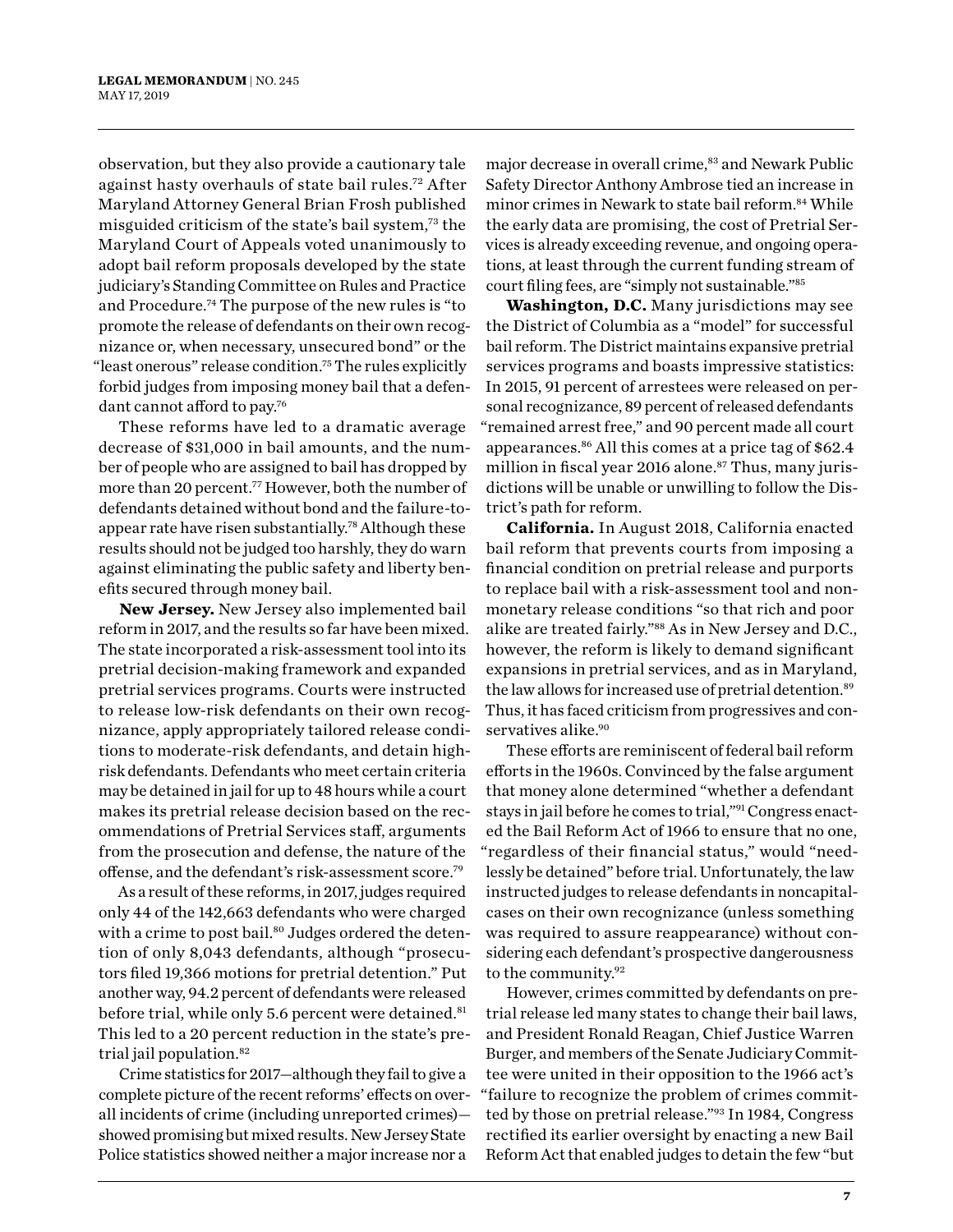identifiable" "particularly dangerous" defendants for whom no "stringent release conditions" or likelihood of rearrest would "reasonably assure" public safety.

Focusing reform on narrow issues at a local level may mitigate some of those concerns. After all, not every problem in bail practices will require statewide legislative reform. Depending on what laws are on the books in a given jurisdiction, it may be possible to obtain meaningful reform, study the results, and amend the changes as needed at a local level—for example, by changing the bail policies at district attorneys' offices<sup>94</sup> and district and county courts (especially for those that have adopted rigid bail schedules).<sup>95</sup> Such changes might be achieved more quickly and at a lower cost than state legislative reform. These policies should be closely monitored and measured by their effect on public safety.96

#### **Federal Reform Efforts**

Two bills were introduced in the 115th Congress that sought to involve the federal government in the process of state bail reform. Senators Rand Paul (R– KY) and Kamala Harris (D–CA) cosponsored the Pretrial Integrity and Safety Act of 2017,97 which would provide \$10 million in annual grant funding to incentivize state and tribal governments to end and establish alternatives to "the use of payment of money bail as a condition of pretrial release in criminal cases."98 The bill prescribes metrics for jurisdictions receiving grant funds to target, including detention and rearrest rates, and would establish and provide grant funding for a national pretrial reporting system to collect data from state and local governments.

If the Paul–Harris proposal offers a carrot to accelerate the end of cash bail, a proposal by Senator Bernie Sanders (I–VT) and Representative Ted Lieu (D– CA), the No Money Bail Act, would offer a stick.<sup>99</sup> The Sanders–Lieu proposal would prohibit any jurisdiction that uses money bail from receiving federal funds under the Bureau of Justice Assistance Edward Byrne Memorial Justice Assistance Grant (JAG) program.<sup>100</sup> These funds would be reallocated to governments that comply with the bill's edict to eliminate money bail. The proposal would also prohibit the use of cash bail in federal criminal cases.

It is uncertain whether either bill will be reintroduced in the 116th Congress, and neither proposal represents a desirable path forward for bail reform. It is far too soon to contemplate the complete elimination of money bail. It is therefore unquestionably

poor policy for the federal government to attempt to coerce states into pursuing that action, especially by withholding critical criminal justice grant funding. Jurisdictions should remain free to experiment with modifications and improvements to their bail laws and continue to further the advancement of risk-assessment tools and alternative conditions of release. While that might seem to be in line with the Paul–Harris proposal, the basic process of federalism state experimentation with policy reform—does not require federal funding.

Although eliminating money bail is premature, various states' willingness to do so demonstrates clearly that states do not need and are not waiting for federal dollars to enact bail reforms. Further, state and local pretrial reforms adopted on the basis of federal grants might be fiscally unsound and could prove unsustainable without perpetual federal funding.

#### **What Should States Do?**

There are good reasons for states and localities to prioritize bail reform, even though it is far too early to contemplate eliminating cash bail altogether. The evidence does not support such a move and, in fact, points to the use of sureties in some cases as being more effective at ensuring appearance or recapturing fugitives. Eliminating cash bail altogether would be a rash move that invites significant risk of unintended consequences—much as the 1966 Bail Reform Act's failure to permit considerations of dangerousness sparked public outcry amid a wave of violent crime.

Policymakers seeking to enact bail reform should consider three overriding needs:

- **1.** Return bail to its original purpose.
	- Do not use bail for dangerousness. Bail's original purpose was to provide a tool to permit release of defendants while ensuring appearance at trial. Setting bail to protect public safety and using bail sums as a proxy for dangerousness are ineffective because many poor, low-risk defendants are detained while higher-risk defendants with financial means are released. Both of these circumstances carry unacceptable costs.
	- State legislatures should adopt and ensure that state judges are authorized to impose a range of constraints from supervised release to preventive detention. Procedural protections should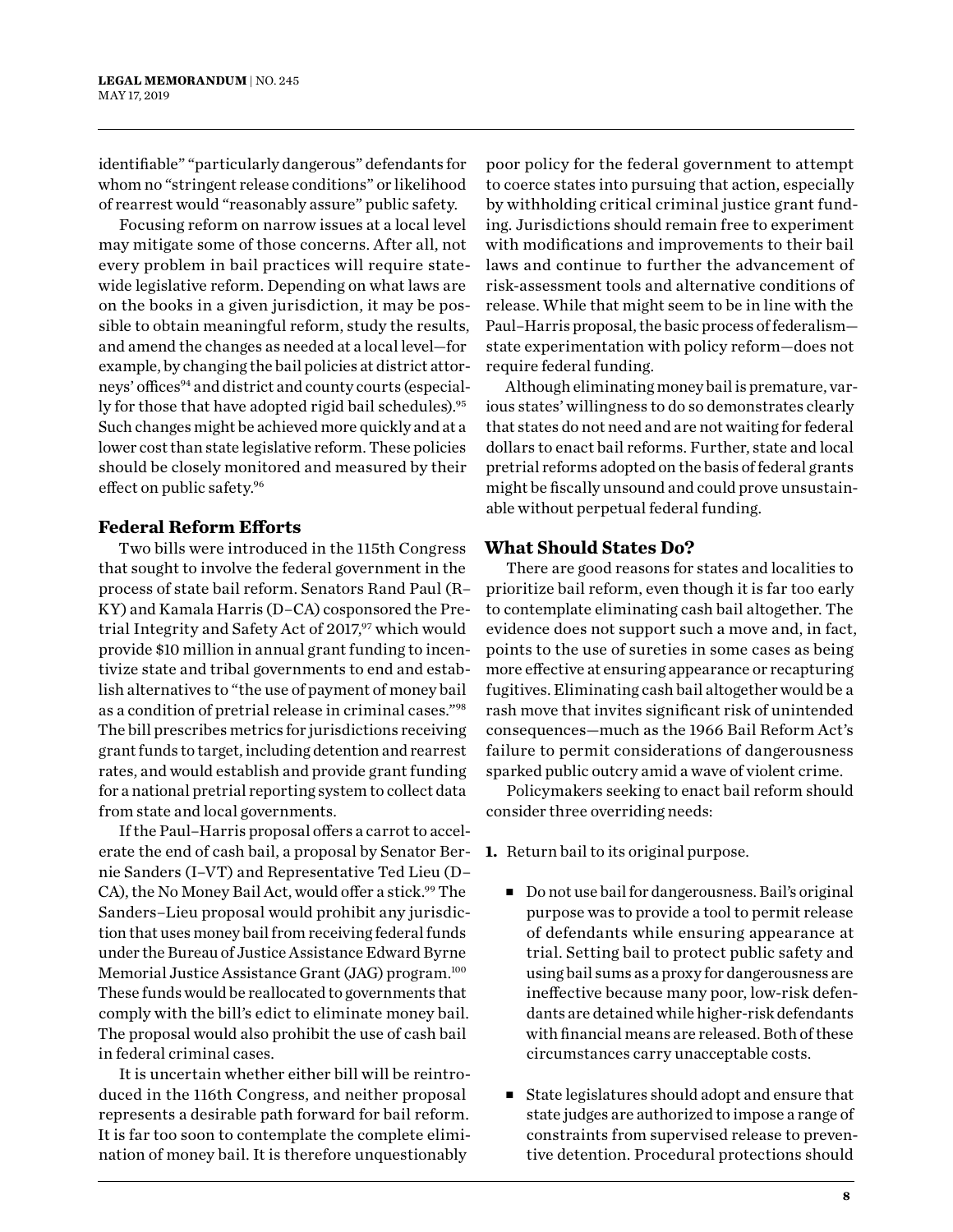be afforded for each defendant including a written rationale explaining why the court tailored certain pretrial conditions to each individual defendant's likelihood to commit a crime or fail to appear in court.

- Courts should abandon rigid bail schedules that assign bail to a defendant based on the severity of the accused crime rather than a particularized risk assessment. State legislatures should ensure that state judges are able to enact this change.
- **2.** Concentrate on objective, data-driven reforms, not ideological or political goals.
	- Bail reform largely concerns local and statelevel issues that require particularized solutions to address specific problems observed in each jurisdiction. The objectives of bail reform should be to improve outcomes: better differentiating between high-risk individuals who should be detained and low-risk individuals who should not, protecting public safety, improving failure-to-appear rates, and developing effective alternative conditions of release.
	- $\blacksquare$  The current bail reform movement provides an opportunity to equip judges with improved tools to gather and assess the most relevant information about a defendant's risks. These tools can improve the pretrial process, but they should not replace a judge's discretion. The decision regarding detention and release of defendants must remain a judgment call for the court.
	- Consider sending defendants low-cost automated reminders of their court dates through text messages, telephone calls, and post cards, which have been shown to improve appearance rates for specific subsets of defendants.101 Courts and policymakers should work with neutral third parties, such as universities or nonprofit research centers, to study the effects of these policies and evaluate outcomes.102
	- <sup>n</sup> These reforms should be considered along with speedy trial reforms, abolition of exorbitant fines and fees, and other local policy changes that may be needed.<sup>103</sup>
- **3.** Promote better regulation of bail agents, recovery agents, and bounty hunters.
	- $\blacksquare$  Both the public and the bail industry would benefit from improved standards among bail and recovery agents. Policymakers should encourage this industry to regulate itself through private regulation and enforcement.<sup>104</sup>
	- The bail industry should select a standardbearer to establish best practices and certify bail agents, police its members, and enforce industry standards through a variety of methods including revocation of certification, fines, and other penalties as deemed appropriate to ensure compliance.
	- $\blacksquare$  Jurisdictions should tailor their incentive structures to ensure that commercial sureties are achieving the bail bond system's desired outcomes. This requires the exercise of discretion in selecting defendants to release on bond, diligent work to ensure appearance at trial, and prompt pursuit of defendants who fail to appear. Specific reforms will vary depending on current state laws, but jurisdictions may wish to consider shortening grace periods, executing more bail bond forfeitures, and barring commercial bondsmen from transferring the risk of loss to defendants.105

#### **Conclusion**

Money bail has a long history in the United States and has been in common usage since the Colonial Era. Originally, bail was envisioned as a tool to facilitate the release of defendants in the pretrial period while providing assurances of their appearance at trial. In recent years, however, it has had the opposite effect. Large numbers of individuals deemed to be bailable have been held in detention for inability to pay bail, imposing great costs both on defendants and on all of society.

This has produced a new wave of bail reform at the local, state, and federal levels. At present, this movement has concentrated its efforts on eliminating money bail, arguing that it is unconstitutional, is unfair to defendants, and has poor public safety outcomes. These arguments are half right: The Constitution explicitly permits money bail, and in some appropriate cases, the use of surety bonds can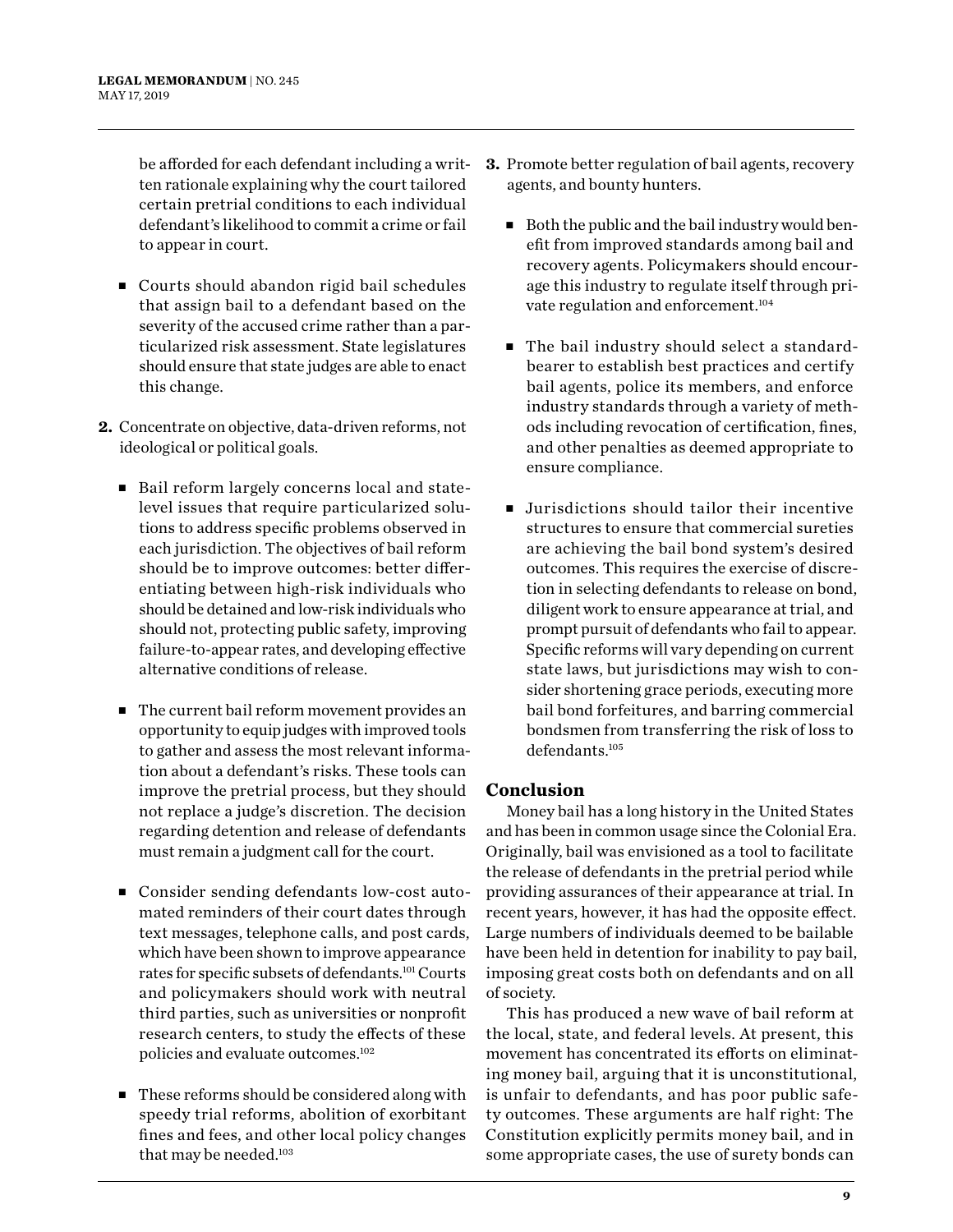have significant public safety benefits. Nevertheless, the negative outcomes associated with current money bail practices cannot be ignored, and reforms are warranted.

It is too soon, however, to eliminate money bail altogether. Jurisdictions should instead concentrate on reforms that (1) restore bail to its original purpose as a tool to prevent flight from justice; (2) ensure that state judges are authorized to impose a range of effective constraints, from supervised release to preventive detention, that are tailored to each individual; and (3) improve the bail industry through appropriate regulation. These reforms, if adopted, could improve the administration of bail without risking unintended negative consequences for public safety and constitutional rights.

*—Jason Snead is a Senior Policy Analyst in the Edwin Meese III Center for Legal and Judicial Studies, of the Institute for Constitutional Government, at The Heritage Foundation. The author would like to credit and thank his former colleague and Heritage Legal Fellow John-Michael Seibler for his invaluable contribution to this paper and to the development of these policy recommendations. Any mistakes are the author's alone.*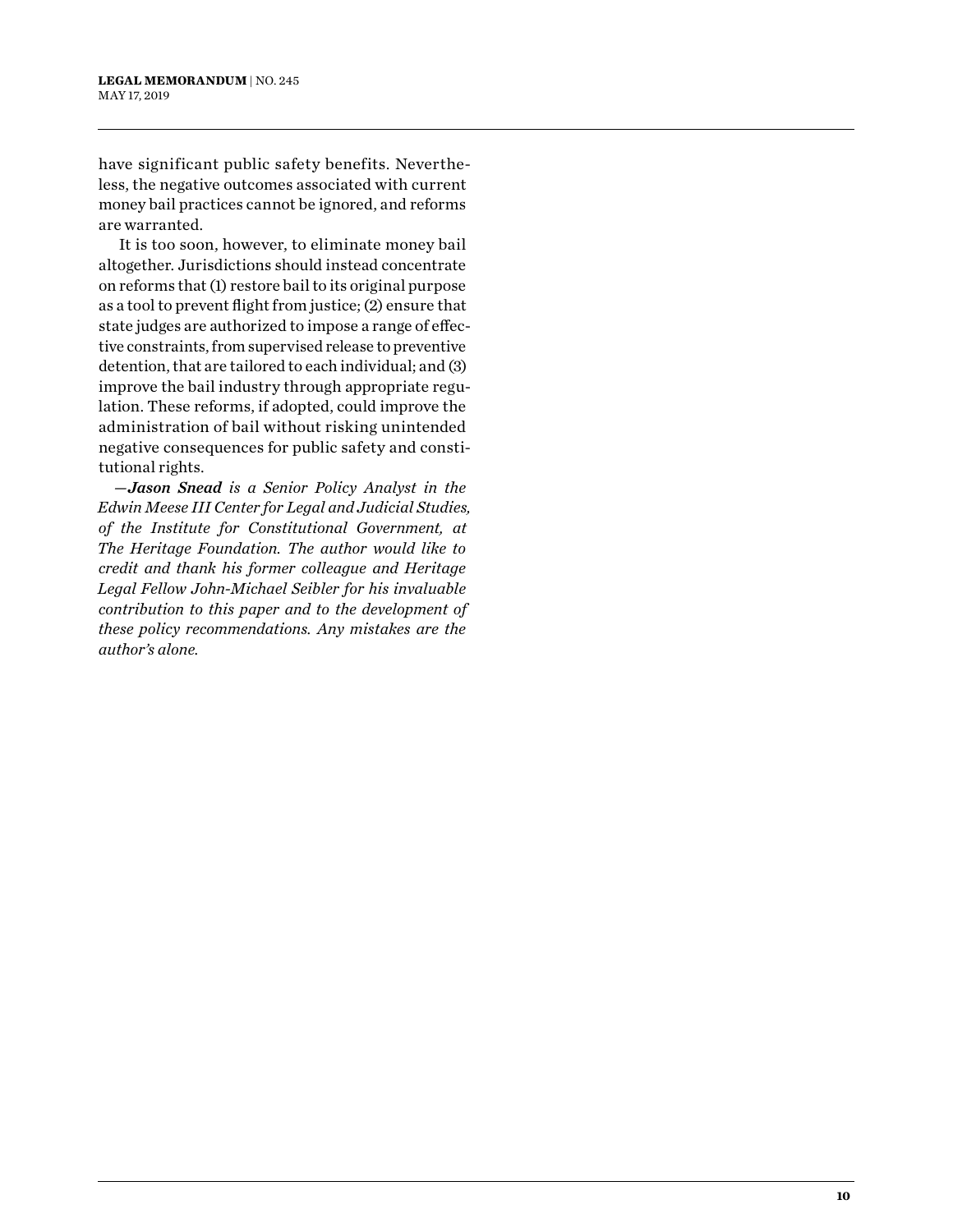#### **Endnotes**

- 1. Stack v. Boyle, 342 U.S. 1, 5 (1951) (stating that "the modern practice of requiring a bail bond or the deposit of a sum of money subject to forfeiture serves as additional assurance of the presence of an accused. Bail set at a figure higher than an amount reasonably calculated to fulfill this purpose is 'excessive' under the Eighth Amendment.… Since the function of bail is limited, the fixing of bail for any individual defendant must be based upon standards relevant to the purpose of assuring the presence of that defendant.").
- 2. ABA Standards for Criminal Justice: Pretrial Release § 10-5.3 (3d ed. 2007).
- 3. U.S. Const. amend VIII; *see also* White v. United States, 330 F.2d 811, 814 (8th Cir. 1964) (the "mere financial inability of [a] defendant to post [bail] does not automatically indicate excessiveness. The purpose for bail cannot in all instances be served by only accommodating the defendant's pocketbook and his desire to be free pending possible conviction"); United States v. Radford, 361 F.2d 777 (4th Cir. 1966); United States v. McConnell, 842 F.2d 105, 107 (5th Cir. 1988); U.S. ex rel. Fitzgerald v. Jordan, 747 F.2d 1120, 1134 (7th Cir. 1984); White v. Wilson, 399 F.2d 596, 598 (9th Cir. 1968); State v. Pratt, 2017 VT 9, 14 (Vt. 2017); Vigil v. State, 563 P.2d 1344, 1349 (Wyo. 1977).
- 4. United States v. Salerno, 481 U.S. 739, 754 (1987).
- 5. "Under the Bail Reform Act, 18 U.S.C. § 3146, a person in the federal system is committed to a detention facility only because no other less drastic means can reasonably ensure his presence at trial." Bell v. Wolfish, 441 U.S. 520, 524 (1979).
- 6. "When the Government proves by clear and convincing evidence that an arrestee presents an identified and articulable threat to an individual or the community, we believe that, consistent with the Due Process Clause, a court may disable the arrestee from executing that threat." *Salerno*, 481 U.S. at 751.
- 7. United States v. Lawrence, 4 Cranch C.C. 518 (1835) (discussing common-law authorities on bail).
- 8. *See* Eric Helland & Alexander Tabarrok, *The Fugitive: Evidence on Public Versus Private Law Enforcement from Bail Jumping*, 47 J. L. & Econ. 93, 108 (2004) (using propensity-score matching system to evaluate data from the 75 largest U.S. urban jurisdictions in the 1980s and 1990s); Thomas Cohen & Brian Reaves, *Pretrial Release of Felony Defendants in State Courts*, Bureau of Justice Statistics (Nov. 2007), https://www.bjs. gov/content/pub/pdf/prfdsc.pdf (finding that "defendants on financial release were more likely to make all scheduled court appearances [compared to defendants released on recognizance]. Defendants released on an unsecured bond or as part of an emergency release were most likely to have a bench warrant issued because they failed to appear in court"; the second-highest failure-to-appear rate seen in the study (30 percent) was for defendants released on unsecured bond; the highest rate was seen in the "emergency release" category, in which defendants are ordered released to relieve jail crowding; surety and property bonds, meanwhile, saw the lowest failure-to-appear rates (18 percent and 14 percent, respectively); 33 percent of defendants released on unsecured bond who failed to appear were still fugitives after one year, compared to 19 percent of those released on surety bond).
- 9. Helland & Tabarrok, *supra* note 8, at 108. Of course, several jurisdictions have demonstrated that surety bonds are not necessary to achieve high appearance rates, as discussed below.
- 10. *Id.* at 110. The study distinguishes between "surety bond, that is, release on bail that is lent to the accused by a bond dealer, and nonfinancial release. Just over one-quarter of all released defendants are released on surety bond, and a very small percentage pay cash bail or put up their own property with the court (less than 5 percent combined); most of the rest are released on their own recognizance or on some form of public bail (called deposit bond) in which the defendant posts a small fraction, typically 10 percent or less, of the bail amount with the court." *Id.* at 94.
- 11. *Id.*
- 12. Policing in America: Lessons from the Past, Opportunities for the Future, Heritage Found. Special Rep. No. 194 (Hon. Edwin Meese III & John G. Malcolm, eds., 2017), *available at* https://herit.ag/2POpsq2; *Policing in America: Midsize Departments as Laboratories of Police Innovation*, Heritage Found. Special Rep. No. 204 (Hon. Edwin Meese III & John G. Malcolm, eds., 2018), *available at* https://herit.ag/2Et25Ao.
- 13. Helland & Tabarrok, *supra* note 8, at 118.
- 14. *See* Am. Bail Coalition, http://ambailcoalition.org/ (last accessed Dec. 13, 2018); Nat'l Assoc. of Fugitive Recovery Agents, https://www. fugitive-recovery.org/ (last accessed Dec. 13, 2018); Professional Bail Agents of the U.S., https://www.pbus.com/ (last accessed Dec. 13, 2018).
- 15. American Civil Liberties Union, *Selling Off Our Freedom* (May 2017), https://d11gn0ip9m46ig.cloudfront.net/images/059\_Bail\_Report.pdf.
- 16. In Utah, for instance, the grace period is set at six months with the potential for a 60 day extension—a duration that the Utah Legislative Auditor General found to be "unnecessarily long" given that "the majority of defendants (71 percent) who fail to appear in court, return to court or custody within a month." State of Utah, Office of the Legislative Auditor General, A Performance Audit of Utah's Monetary Bail System (2017), https://le.utah.gov/audit/17\_01rpt.pdf (last accessed Jan. 8, 2019).
- 17. *Id.* at 38.
- 18. Derek Hawkins, *Bounty Hunters Fired on the Wrong Car, Killing Father of Three, Police Say*, Wash. Post (May 4, 2017), https://wapo.st/2SMuQfj. In another incident, three men—two bounty hunters and a fugitive—were killed after engaging in a gunfight at a Nissan dealership in Texas. Doug Criss, *Bounty Hunters, Fugitive Killed in Gunfight at Car Dealership*, CNN (June 2, 2017), https://cnn.it/2rLI1BS.
- 19. *See*, *e.g.,* Debra Cassens Weiss, *There Is No Constitutional Right to Cash Money Bail, 3rd Circuit Rules*, ABA J. (July 9, 2018), https://bit. ly/2KUVMcA.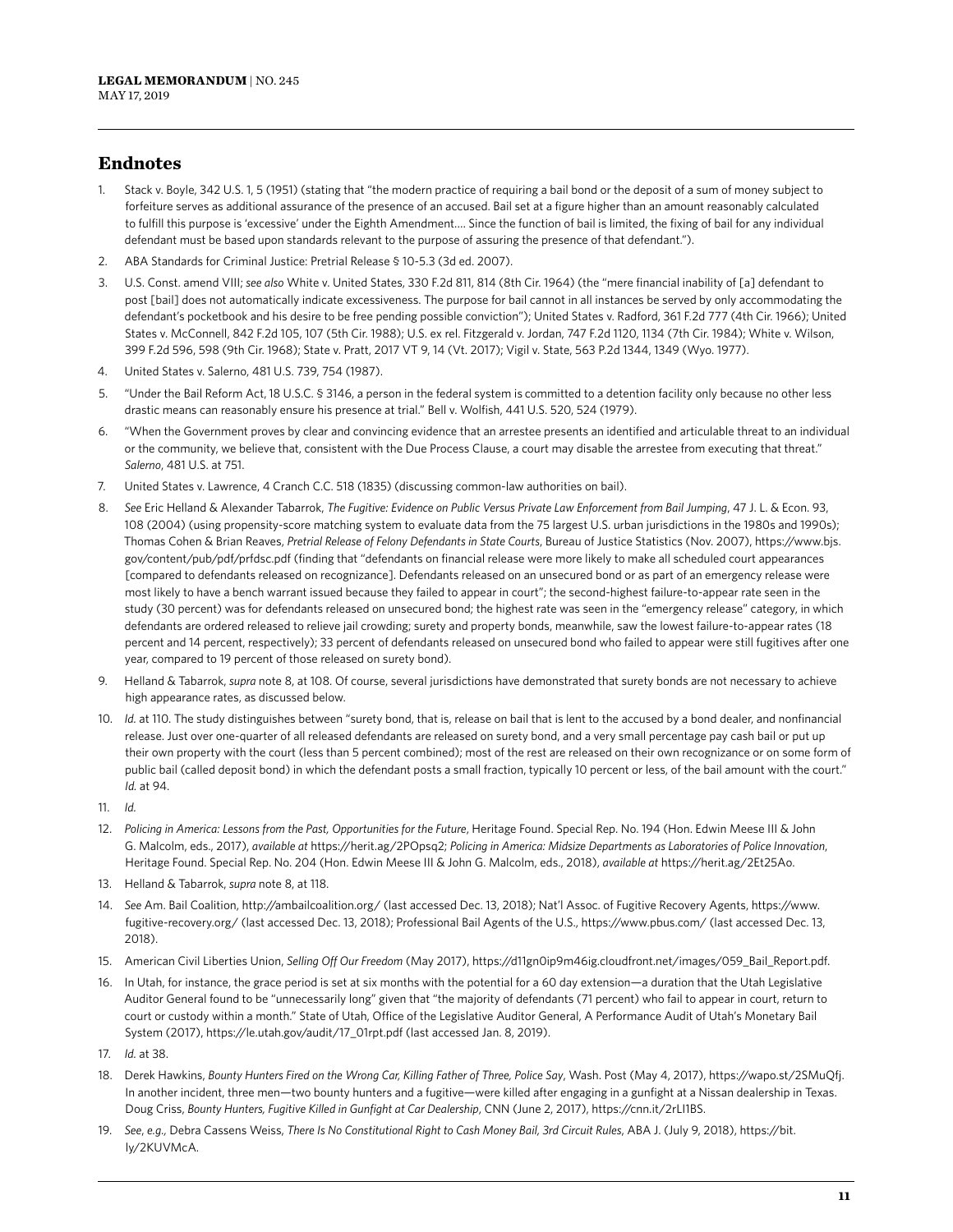- 20. John-Michael Seibler & Jason Snead, *The History of Cash Bail*, Heritage Found. Legal Memo. No. 213 (Aug. 25, 2017), https://www.heritage. org/courts/report/the-history-cash-bail; John-Michael Seibler, *As Bail Reform Progresses, Yes, Bail Is Constitutional*, Fed. Soc. (Nov. 22, 2017), https://bit.ly/2CcsyR7.
- 21. *See*, *e.g*., Order, Pierce v. City of Velda City, 4:15-cv-570-HEA (E.D. Mo. June 3, 2015); Jones v. City of Clanton, 2:15-cv-34-MHT (M.D. Al. Sept. 14, 2015); Thompson v. Moss Point, Mississippi, 1:15-cv-00182-LG-RHW (S.D. Miss. Nov. 6, 2015); Walker v. City of Calhoun, Georgia, No. 4:15-cv-170-HLM (N.D. Ga. Jan. 28, 2016); Brief for the U.S. as Amicus Curiae in Support of Plaintiff-Appellee at 3, Walker v. City of Calhoun, No. 16-10521-HH (11th Cir. Aug. 18, 2016); *see also* Pugh v. Rainwater, 572 F.2d 1053, 1056–57 (5th Cir. 1978) (en banc); Williams v. Farrior, 626 F. Supp. 983, 985 (S.D. Miss. 1986); Alabama v. Blake, 642 So. 2d 959, 968 (Ala. 1994).
- 22. Cohen & Reaves, *supra* note 8, at 2.
- 23. *Id.*
- 24. Brian Reaves, *Felony Defendants in Large Urban Counties, 2009—Statistical Tables*, Bureau of Justice Statistics (Dec. 2013), https://www.bjs.gov/ content/pub/pdf/fdluc09.pdf.
- 25. *Id*.
- 26. Bernadette Rabuy, *Pretrial Detention Costs \$13.6 Billion Each Year*, Prison Pol'y Initiative (Feb. 7, 2017), https://www.prisonpolicy.org/ blog/2017/02/07/pretrial\_cost/.
- 27. Zhen Zeng, *Jail Inmates in 2016*, Bureau of Justice Statistics (Feb. 2018), https://www.bjs.gov/content/pub/pdf/ji16.pdf.
- 28. The Annual Survey of Jails used by the BJS to compile these figures shifted from midyear (the last weekday of June) to year-end collection of jail population demographic data for 2015 and 2016. This may affect the comparison of these figures because, as the BJS notes elsewhere in the report, "jail population goes through seasonal change, typically with fewer inmates at year-end than at midyear." *Id.*
- 29. Todd Minton and Zhen Zeng, *Jail Inmates at Midyear 2014*, Bureau of Justice Statistics (Jun. 2015), https://www.bjs.gov/content/pub/pdf/ jim14.pdf.
- 30. Federal pretrial detention rates have also increased, climbing from 59 percent in 1995 to 76 percent in 2010 (these figures include defendants held through case disposition and those released after a time in custody). The principal driving force behind this increase in detention, according to the BJS, is the massive increase in immigration prosecutions. Thomas Cohen, *Pretrial Detention and Misconduct in Federal District Courts, 1995–2010*, Bureau of Justice Statistics (Feb. 2013), https://www.bjs.gov/content/pub/pdf/pdmfdc9510.pdf. It may be that defendants in immigration cases pose a substantial flight risk that warrants pretrial detention.
- 31. J. C. Oleson et al., *Pretrial Detention Choices and Federal Sentencing*, 78 Fed. Probation 1, 12–14 (2014).
- 32. Cohen & Reaves, *supra* note 8.
- 33. *Id*. at 2.
- 34. *See* Megan Stevenson & Sandra G. Mayson, *Bail Reform: New Directions for Pretrial Detention and Release*, Faculty Scholarship at Penn Law No. 1745 (2017), *available at* http://scholarship.law.upenn.edu/faculty\_scholarship/1745.
- 35. Natalie Ortiz, *County Jails at a Crossroads: An Examination of the Jail Population and Pretrial Release*, National Association of Counties (2015), https://bit.ly/2Bt3mUW.
- 36. A nationwide survey of county jails revealed that a "majority of responding county jails that use a validated risk assessment" tool found substantial portions of their pretrial populations to be low-risk. *Id.* at 6. A 2002 BJS inmate survey found that 20.2 percent of unconvicted detainees were held on public-order offenses and 21.5 percent were held on property offenses. Doris James, *Profile of Jail Inmates, 2002*, Bureau of Justice Statistics (Jul. 2004), https://www.bjs.gov/content/pub/pdf/pji02.pdf.
- 37. Will Dobbie, Jacob Goldin, and Crystal S. Yang, *The Effects of Pretrial Detention on Conviction, Future Crime, and Employment: Evidence from Randomly Assigned Judges*, 108 Amer. Econ. Rev. 201, 227 (2018). It should also be noted that the consequences of losing a job in the pretrial period could extend post-conviction and impact the ability of individuals to pay court-ordered fines or restitution.
- 38. Oleson et al., *supra* note 31, at 12 (noting that there "is a consensus within this body of research that pretrial detention is associated with negative effects on sentencing, but the precise causal mechanisms" have yet to be determined); Marian Williams, *The Effect of Pretrial Detention on Imprisonment Decisions*, 20 Crim. Just. Rev. 299, 302 (2003) (arguing that defendants detained in jail pending case disposition received longer terms of imprisonment than did those who had not been so detained).
- 39. The Marshall Project, *Kalief Browder*, https://www.themarshallproject.org/records/1501-kalief-browder (last accessed Dec. 14 2018).
- 40. Reaves, *supra* note 24, at 15.
- 41. Daniel Dew, *Money Bail: Making Ohio a More Dangerous Place to Live*, Buckeye Institute (Dec. 11, 2017), https://bit.ly/2rAE8PX.
- 42. Todd Lighty & David Heinzmann, *How a Revolving Door Bond System Puts Violent Criminals Back on Chicago's Streets*, Chicago Tribune (May 5, 2017), https://trib.in/2pNxW5l.
- 43. Pauline Repard & Teri Figueroa, *Jury Finds 23-Year-Old Man Guilty in Santee Slaying*, San Diego Union-Tribune (Sept. 14, 2018), https://bit. ly/2rA4kdx.
- 44. Address to the 85th Texas Legislature from Chief Justice Nathan Hecht on The State of the Judiciary in Texas (Feb. 1, 2017), *available at* http:// www.txcourts.gov/media/1437289/soj-2017.pdf.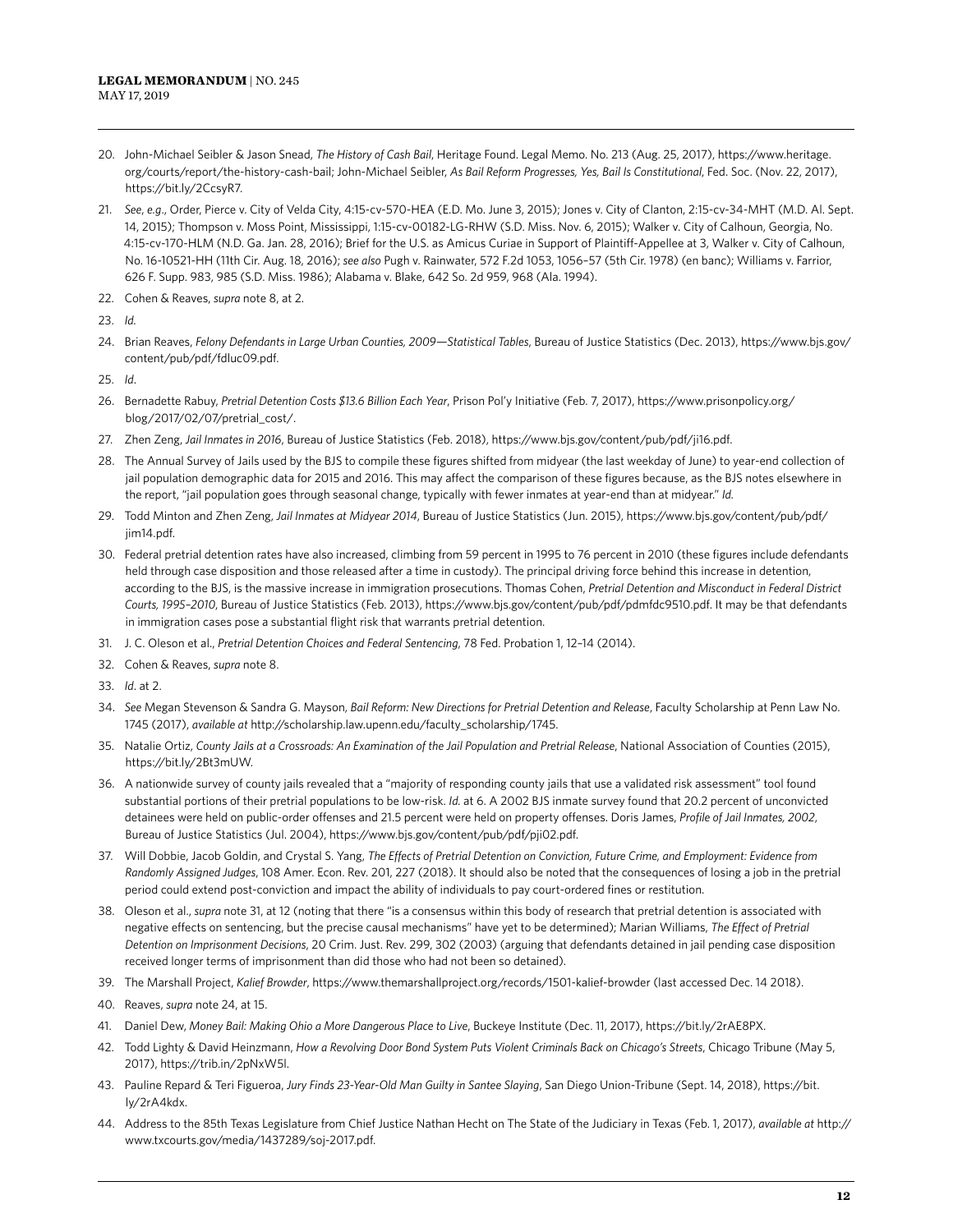- 45. "Typically, a judge knows little about a defendant's ability to make bail, support a family, etc., and may set bail at levels that are unrealistic and impossible for many defendants to meet." Actually assessing a defendant's financial means is a challenging process, particularly in the tight timeframe of a bail hearing, and would require answering complex questions about what a defendant can truly "afford." Williams, *supra*, note 38.
- 46. Lindsey Carlson, *Bail Schedules: A Violation of Judicial Discretion?*, 26 Crim. Justice 1 (2011), https://www.americanbar.org/content/dam/aba/ publications/criminal\_justice\_magazine/cjsp11\_bail.pdf. ("Broadly speaking, bail schedules are procedural schemes that provide judges with standardized money bail amounts based upon the offense charged, regardless of the characteristics of an individual defendant. These schedules might formally be promulgated through state law, or informally employed by local officials. They may be mandatory or merely advisory, and may provide minimum sums, maximum sums, or a range of sums to be imposed for each crime."); Christine S. Scott-Hayward & Sarah Ottone, *Punishing Poverty*, 70 Stan. L. Rev. Online 167 (2018); Hon. Eric T. Washington, *State Courts and the Promise of Pretrial Justice in Criminal Cases*, 91 N.Y.U. L. Rev. 5, 1087 (2016). Because of the reliance on schedules tying bail to the criminal charge, over time, courts have transferred "pretrial release decisions that had historically been committed to judicial discretion to the discretion of the charging official."
- 47. Hon. Curtis Karnow, *Setting Bail for Public Safety*, 13 Berkeley. J. Crim. L. 1, 16 (2008).
- 48. Lim Boon Tiong & Euston Quah, *Optimal Bail Setting: An Exploratory Model*, *in* Law, Social Sciences and Public Policy: Towards a Unified Framework, 107 (1998) (concluding that "it is not the severity of the criminal offence alone" that should dictate bail, but rather that bail should be set having taken into account other factors, including the probability of conviction, of re-arrest if a defendant flees, and the penalties associated with conviction, and arguing that the amount of bail needed "[t]o induce a suspect to appear for trial…must be set greater than the expected cost of punishment.")
- 49. See *Stack*, 342 U.S. at 5.
- 50. Paul J. Larkin, Jr., *Managing Prisons by the Numbers: Using the Good-Time Laws and Risk-Needs Assessments to Manage the Federal Prison Population*, 1 Harv. J. L. & Pub. Pol'y 1, 14 (2010) ("Criminologists have long endorsed these tools because research has shown that predictions of future dangerousness or recidivism are more accurate when based on a pool of actuarial data than on clinical judgments.").
- 51. Certain risk-assessment tools are not quantitative in nature, but as this discussion is focusing on algorithmic risk assessment, they are beyond the scope of this paper.
- 52. *See* Sandra Mayson, *Dangerous Defendants*, 127 Yale L.J. 490, 508–509 (2018); Arthur Rizer and Caleb Watney, *Artificial Intelligence Can Make Our Jail System More Efficient, Equitable, and Just*, 23 Tex. Rev. of L. & Pol. 181 (2019).
- 53. *See generally*, Bureau of Justice Assistance, U.S. Dep't of Justice, *Pretrial Risk Assessment, Research Summary* (Oct. 18, 2010), https://www.bja. gov/Publications/PretrialRiskAssessmentResearchSummary.pdf. For an example of the differing factors employed by various risk-assessment tools, see Table 3, Pretrial RAIS-Risk Factors, in Mayson, *supra* note 52 at 568.
- 54. *See*, *e.g.,* Laura and John Arnold Foundation, Public Safety Assessment: Risk Factors and Formula, https://bit.ly/2QDQ42n (last accessed Nov. 5, 2018).
- 55. See Bureau of Justice Assistance, U.S. Dep't of Justice, *Pretrial Risk Assessment, Research Summary* 1 (Oct. 18, 2010), https://www.bja.gov/ Publications/PretrialRiskAssessmentResearchSummary.pdf.
- 56. Am. Civ. Liberties Union of Hawai'i, *As Much Justice as You Can Afford: Hawaii's Accused Face an Unequal Bail System*, 22, n. 63 (Jan. 2018), https://bit.ly/2S42CMZ.
- 57. Durham County, North Carolina, built an automated court date reminder system that launched in June 2017. Defendants could sign up on a voluntary basis to receive automatic reminders of upcoming court dates via telephone, email, or text message. According to a case study of the Durham effort, "The share of people who failed to appear for their scheduled court dates steadily dropped by 6 percentage points from September 2017 to May 2018. Specifically, 10 percent of people who signed up for the reminder system failed to appear in September 2017, compared with only 4 percent who failed to appear in May 2018. The share of people who did not sign up for the reminder system and failed to appear has remained constant, at around 7 percent, from September 2017 to May 2018." Carla Vasquez-Noriega, Marina Duane, Travis Reginal, and Jesse Jannetta, *Supporting Individual Agency in the Pretrial Release Process*, Urban Institute (Oct. 2018), https://www.urban.org/ research/publication/supporting-individual-agency-pretrial-release-process.
- 58. District of Columbia Pretrial Services provides a "wide range of supervision programs" and is responsible for supervising "the majority of defendants" in the District, from "those posing limited risk and requiring condition monitoring, to those posing considerable risk and needing extensive release conditions." Pretrial Services Agency for the District of Columbia, *Defendant Supervision*, *available at* https://www.psa. gov/?q=programs/defendent\_supervision.
- 59. Vasques-Noriega et al., *supra* note 57, at 2.
- 60. Compare, e.g., Julia Angwin et al., *Machine Bias*, ProPublica (May 23, 2016), https://bit.ly/1XMKh5R (arguing "yes"), with William Dieterich, *COMPAS Risk Scales: Demonstrating Accuracy Equity and Predictive Parity*, Northpointe Inc. (July 8, 2016), https://bit.ly/2Gr3Qkf (arguing "no").
- 61. Megan T. Stevenson, *Assessing Risk Assessment in Action*, 103 Minn. L. Rev. 1, 59 (forthcoming), *available at* https://bit.ly/2k7aP3k.
- 62. *Id.* at 2.
- 63. *Id.*
- 64. Christine Blumauer et al., *Advancing Bail Reform in Maryland: Progress and Possibilities*, Woodrow Wilson Sch. Pub. & Int'l Affairs 28 (rev. Feb. 27, 2018), https://bit.ly/2HoN0Op (citing Pretrial Services, Administrative Office of the Courts, Kentucky Court of Justice, and Pretrial Reform in Kentucky, 16 (2013)).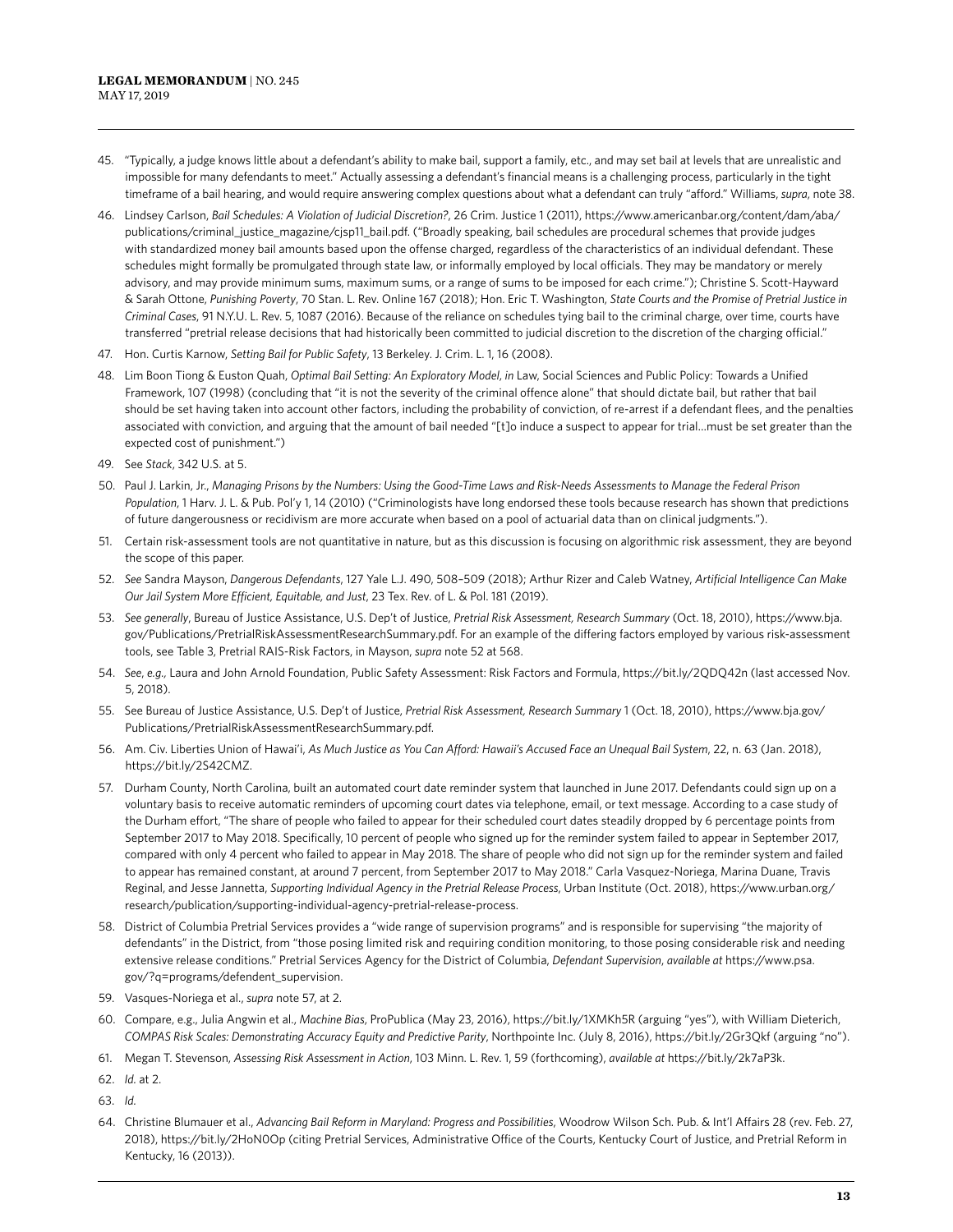- 65. Shaila Dewan, *Judges Replacing Conjecture with Formula for Bail*, N.Y. Times (June 28, 2015), https://nyti.ms/2Ck0lIm.
- 66. 2011 Ky. Acts ch. 2 § 48.
- 67. 2011 Ky. Acts ch. 2 § 47.
- 68. 2011 Ky. Acts ch. 2 § 48.
- 69. Alyso Santo, *Kentucky's Protracted Struggle to Get Rid of Bail*, The Marshall Project (Nov. 12, 2015), https://www.themarshallproject. org/2015/11/12/kentucky-s-protracted-struggle-to-get-rid-of-bail.
- 70. For example, the state's risk-assessment tool identified several defendants charged with escaping custody as low-risk or moderate-risk. *Id.*
- 71. *Id.*
- 72. Walter Olson, *Maryland's Bail Reform Is a Warning for Would-Be Moralizers*, Wall St. J. (Sept. 22, 2017), https://www.wsj.com/articles/ marylands-bail-reform-is-a-warning-for-would-be-moralizers-1506119393.
- 73. Letter from Brian E. Frosh, Attorney General, to Judge Alan M. Wilner, Oct. 25, 2016, *available at* http://www.marylandattorneygeneral.gov/ News%20Documents/Rules\_Committee\_Letter\_on\_Pretrial\_Release.pdf.
- 74. Ron Snyder, Maryland's Highest Court Approves Bail Reform Rule Changes, WBALTV 11 (Feb. 8, 2017), https://www.wbaltv.com/article/ marylands-highest-court-approves-bail-reform-rule-changes/8691914.
- 75. Md. Rule 4-216.1.
- 76. Md. Rule 4-216.1 § (e)(1).
- 77. Blumauer et al., *supra* note 64; Lynh Bui, *Reforms Intended to End Excessive Cash Bail in Md. Are Keeping More in Jail Longer, Report Says*, Wash. Post (July 2, 2018), https://wapo.st/2AP9I1I.
- 78. News reports do not agree on the exact figures. According to one piece, early reports indicate that from October 2016 to March 2017, "the share of Maryland defendants held without bail had increased from 10% to 14%. The Washington Post later reported that from September 2016 to May the figure had jumped from 7% to 15%." Olson, *supra* note 72; A January news report indicated that "about 20 percent of those appearing at bail hearings" are held without bail, "up from 7.5 percent before the rule change." Scott Dance, *Since Bail Reform, Maryland Holding Fewer People Who Can't Afford Bond, Assembly Panel Told*, Baltimore Sun (Jan. 16, 2018), https://bsun.md/2CdFh6o.
- 79. Glenn A. Grant, New Jersey Judiciary, 2017 One Year Criminal Justice Reform: Report to the Governor and the Legislature 12–13 (2018), https://perma.cc/9LD2-8STA.
- 80. *Id.* at 4. *But see id.* at 1, n.1 (stating that a "defendant can be charged with a crime or offense on a complaint-summons, issued by law enforcement with a date to appear in court, or a complaint-warrant issued by a judicial officer requiring that the defendant be transported to the jail. Pursuant to the CJR statute, only defendants issued a complaint-warrant are 'eligible defendants' subject to the provisions of the law.").
- 81. *Id.* at 4.
- 82. *Id.*
- 83. Joe Hernandez, It's Been One Year Since N.J. Ditched Cash Bail. Here's How It's Going, WHYY (Dec. 26, 2017), https://whyy.org/segments/oneyear-since-n-j-ditched-cash-bail-heres-going/.
- 84. Rebecca Everett, *Here's How N.J. Scores on Bail Reform (Hint: It's Better than Other States)*, NJ Advance Media (updated Nov 1, 2017), https://bit. ly/2LgU179.
- 85. Grant, *supra* note 79, at 5.
- 86. Hon. Eric T. Washington, *State Courts and the Promise of Pretrial Justice in Criminal Cases*, 91 N.Y.U. L. Rev. 1087, 1096–97 (2016). *See The Pretrial Services Agency for the District of Columbia: Lessons from Five Decades of Innovation and Growth*, Pretrial Justice Institute Case Study (Aug. 22, 2018), *available at* https://university.pretrial.org/HigherLogic/System/DownloadDocumentFile.ashx?DocumentFileKey=46b516e0-5ea0 a9a3-b070-ecd6bacd9ed0&forceDialog=0.
- 87. *See* Teresa Wiltz, *Locked Up: Is Cash Bail on the Way Out?*, Pew Stateline (Mar. 1, 2017), https://bit.ly/2UDM2p0; Stevenson & Mayson, *supra*  note 34.
- 88. Office of Gov. Edmund Brown, *Governor Brown Signs Legislation to Revamp California's Bail System, Protect Public Safety* (Aug. 28, 2018), https:// bit.ly/2N2YWvI; Samantha Young, *To Fix "Unfair" Bail System, Will California Copy Kentucky?*, L.A. Daily News (Aug. 13, 2017), https://bit. ly/2SPgVoU.
- 89. For defendants who present a "substantial reason to believe that no nonmonetary condition or combination of conditions of pretrial supervision will reasonably assure protection of the public or a victim, or the appearance of the defendant in court as required." Cal. S.B. 10 (2018) (as approved by Gov. Aug. 28, 2018), *available at* https://bit.ly/2LCWZBs).
- 90. Laurel Eckhouse, *California Abolished Money Bail. Here's Why Bail Opponents Aren't Happy.*, Wash. Post (Aug. 31, 2018), https://wapo. st/2A1m4TL; Steven Greenhut, *California's Bail Reform Deal Is Worse Than Doing Nothing*, Reason (Aug. 29, 2018), https://bit.ly/2PPI7TR; Scott Shackford, *Will California's Proposed Bail Reforms Lead to More People Behind Bars?*, Reason (Aug. 17, 2018), https://bit.ly/2MxeVlK; Jonathan Zalewski, California Is Changing Its Bail System. The Reforms Are Hopeful, but Unproven, Daily Signal (Sept. 06, 2018), https://dailysign. al/2CcOFa9.